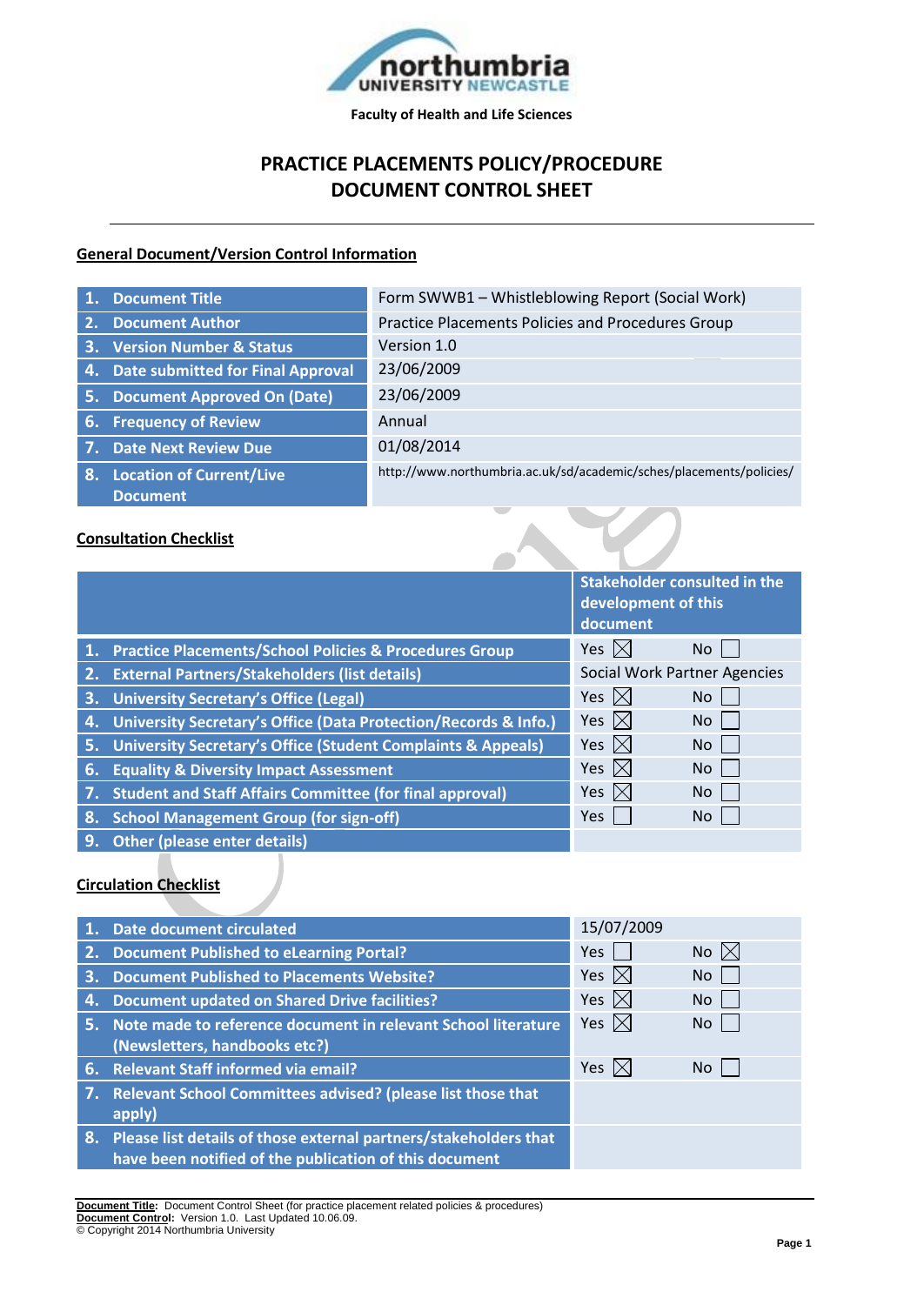

## **FORM SWWB1 WHISTLEBLOWING REPORT**

## **CONFIDENTIAL**

#### **(For Placement Provider Staff / University staff member)**

Please complete this form by commenting in the grey shaded dialogue boxes, tick boxes or selecting from drop down menus. Either print off (and complete by hand in black ink) or Save as a Word Document and forward or e-mail to those identified in 4.5 with a copy to the Director of Practice Placements at the address at the end of this form. A copy will be retained within the applicant/student file and by the Practice Placement Office.

**NB: This form should be completed by a member of Practice Placement staff, or a member of University Academic Staff, and forwarded as detailed above.** 

| Name person completing this<br>report?                                |  |  |  |
|-----------------------------------------------------------------------|--|--|--|
| <b>Designation of person</b><br>completing the report                 |  |  |  |
| <b>Student Name</b>                                                   |  |  |  |
| Programme of Study, Year and<br><b>Level</b>                          |  |  |  |
| <b>Home Address</b>                                                   |  |  |  |
| <b>Student Telephone Number</b>                                       |  |  |  |
| <b>Student Mobile Telephone</b><br><b>Number</b>                      |  |  |  |
| <b>Practice Assessor Name and</b><br><b>Contact Details</b>           |  |  |  |
| Link Worker (if applicable) and<br><b>Contact Details</b>             |  |  |  |
| <b>Agency Placement Coordinator</b><br>or Manager and Contact Details |  |  |  |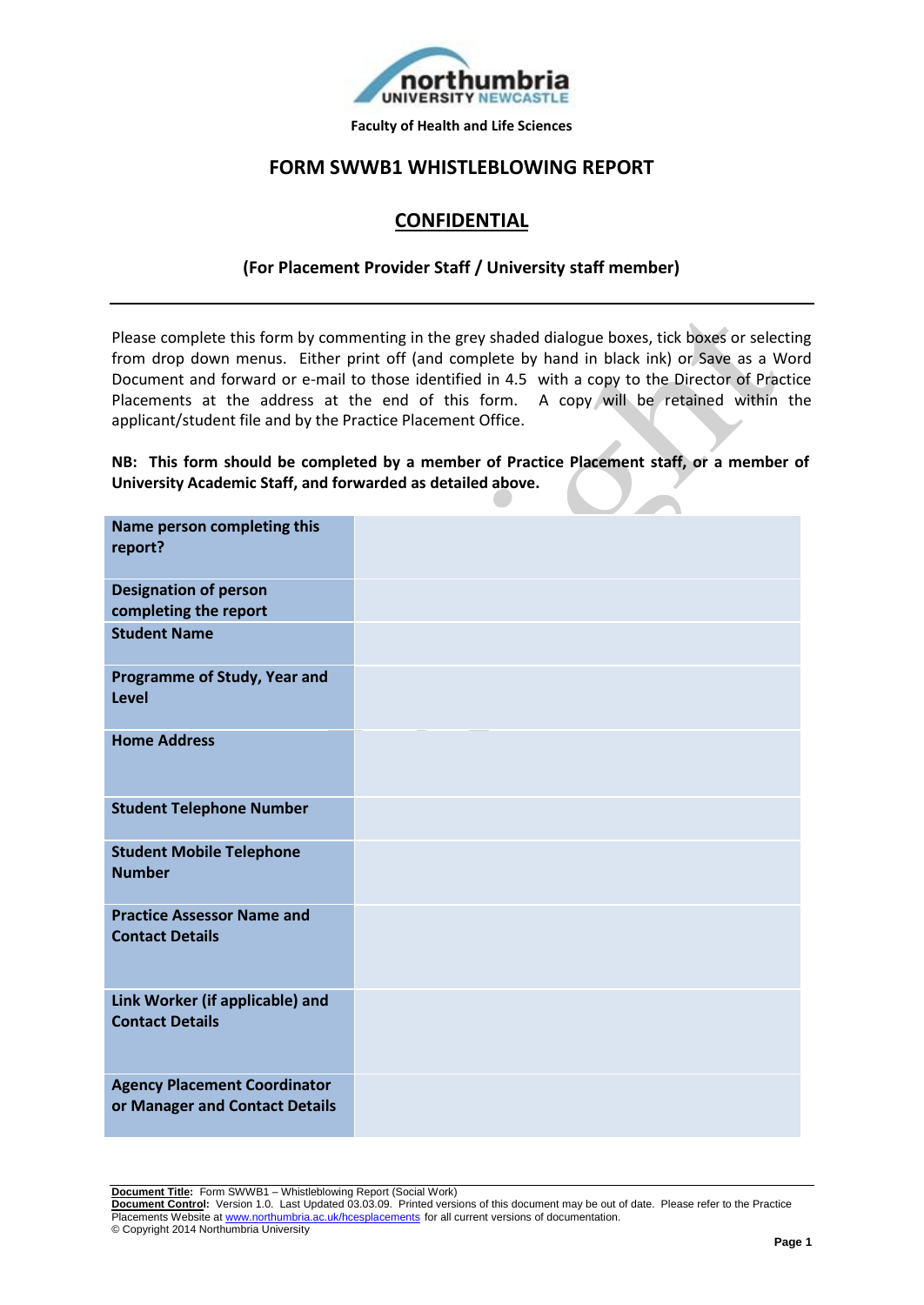| <b>Guidance Tutor and Contact</b><br><b>Details</b>                                                           |                                                                                                  |
|---------------------------------------------------------------------------------------------------------------|--------------------------------------------------------------------------------------------------|
| <b>University Placement</b><br><b>Coordinator and Contact Details</b>                                         |                                                                                                  |
| <b>Programme Manager and</b><br><b>Contact Details</b>                                                        |                                                                                                  |
| <b>Name and Address of Placement</b><br>Area where incident occurred                                          |                                                                                                  |
| <b>Date and Time of Incident</b>                                                                              |                                                                                                  |
| <b>Date Report Received</b>                                                                                   |                                                                                                  |
| <b>ISSUE/INCIDENT DETAIL:</b><br>(Please include dates and times of any incidents reported).<br>on this form. | NB: If a patient/client/pupil or service user is involved, DO NOT include their personal details |
|                                                                                                               |                                                                                                  |
|                                                                                                               | Placement Provider/University staff signature (Please delete as appropriate):                    |
| Designation of person completing the report:                                                                  |                                                                                                  |
| <b>Date:</b> Click here to enter a date.                                                                      |                                                                                                  |
| issue/incident                                                                                                | ACTION TAKEN: Please provide brief details of any action taken in response to the                |
|                                                                                                               | Has the Placement Provider / University been informed (Please delete as appropriate)?            |
| $YES \Box NO$<br>If NO please indicate why:                                                                   |                                                                                                  |
|                                                                                                               |                                                                                                  |
|                                                                                                               |                                                                                                  |

**Document Title:** Form SWWB1 – Whistleblowing Report (Social Work) **Document Control:** Version 1.0. Last Updated 03.03.09. Printed versions of this document may be out of date. Please refer to the Practice Placements Website at www.northumbria.ac.uk/hcesplacements for all current versions of documentation. © Copyright 2014 Northumbria University